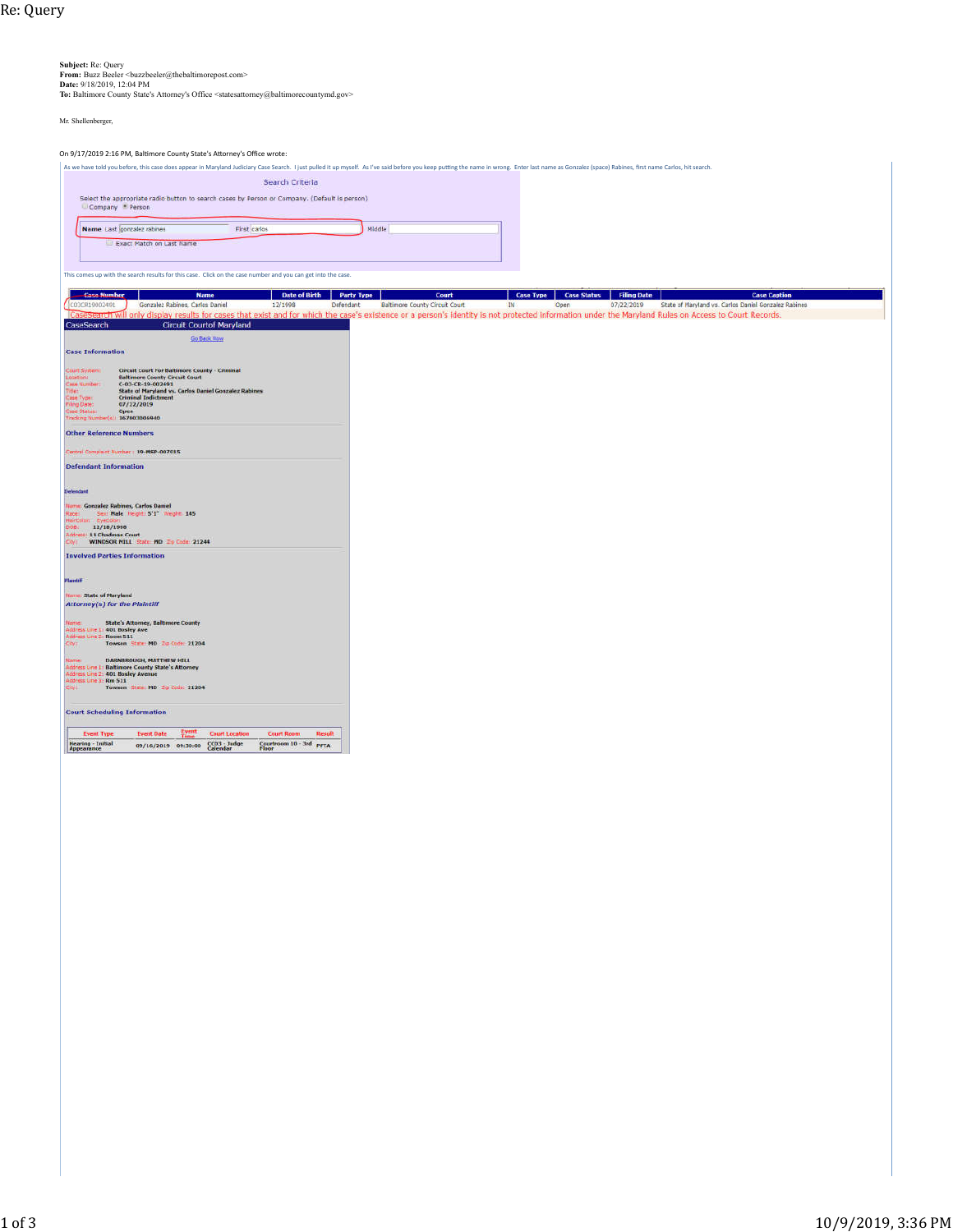Шe

**Charge and Disposition Information** 

| Offense Date From: 02/16/2019 Toll<br><b>Acency Mame:</b>                                                                                                                                                          |                                                                                                                                                                                                                                                                                                                                                                                                                                                                 |
|--------------------------------------------------------------------------------------------------------------------------------------------------------------------------------------------------------------------|-----------------------------------------------------------------------------------------------------------------------------------------------------------------------------------------------------------------------------------------------------------------------------------------------------------------------------------------------------------------------------------------------------------------------------------------------------------------|
| Charge No: 3 CJIS Code: TA-21-901.1-A Statute Code: TA.21.901.1.A<br>Charge Description: RECKLESS DRIVING Charge Class: Traffic<br><b>Probable Cause:</b>                                                          |                                                                                                                                                                                                                                                                                                                                                                                                                                                                 |
| Offense Date From: 02/16/2019 To:                                                                                                                                                                                  |                                                                                                                                                                                                                                                                                                                                                                                                                                                                 |
| Charge No: 4 CIIS Code: TA-21-901.1-B Statute Code: TA.21.901.1.B<br>Charge Description: NEGLIGENT DRIVING Charge Class: Traffic<br><b>Probable Cause:</b>                                                         |                                                                                                                                                                                                                                                                                                                                                                                                                                                                 |
| Offense Date From: 02/16/2019 To:                                                                                                                                                                                  |                                                                                                                                                                                                                                                                                                                                                                                                                                                                 |
| Chinge No: 5 CJIS Code: TA-21-801-B Statute Code: TA.21.801.8<br>Charge<br>Descriptions<br>FAILURE TO CONTROL VEH. SPEED ON HWY, TO AVOID COLLISION Charge<br>Probable Cause:<br>Offense Date From: 02/16/2019 To: |                                                                                                                                                                                                                                                                                                                                                                                                                                                                 |
| <b>Agency Marner</b>                                                                                                                                                                                               |                                                                                                                                                                                                                                                                                                                                                                                                                                                                 |
| <b>Document Information</b>                                                                                                                                                                                        |                                                                                                                                                                                                                                                                                                                                                                                                                                                                 |
| File Date:<br>07/22/2019<br>Filed By                                                                                                                                                                               |                                                                                                                                                                                                                                                                                                                                                                                                                                                                 |
| <b>Document Name: Criminal Indictment</b><br>File Date:<br>07/30/2019                                                                                                                                              |                                                                                                                                                                                                                                                                                                                                                                                                                                                                 |
| Filed Buy<br>Document Name: Correspondence                                                                                                                                                                         |                                                                                                                                                                                                                                                                                                                                                                                                                                                                 |
| File Date:<br>08/02/2019<br>Filed By:                                                                                                                                                                              |                                                                                                                                                                                                                                                                                                                                                                                                                                                                 |
| Document Name: Attorney Appearance for State                                                                                                                                                                       |                                                                                                                                                                                                                                                                                                                                                                                                                                                                 |
| File Date:<br>08/08/2019<br><b>Filed By:</b><br>Document Name: Notice of Judge Assignment                                                                                                                          |                                                                                                                                                                                                                                                                                                                                                                                                                                                                 |
| File Date<br>08/09/2019                                                                                                                                                                                            |                                                                                                                                                                                                                                                                                                                                                                                                                                                                 |
| Filed By<br>Document Name: Crime Victim Certificate of Compliance                                                                                                                                                  |                                                                                                                                                                                                                                                                                                                                                                                                                                                                 |
| File Date:<br>08/30/2019<br>Filed By:                                                                                                                                                                              |                                                                                                                                                                                                                                                                                                                                                                                                                                                                 |
| Document Name: Summons Issued (Service Event)                                                                                                                                                                      |                                                                                                                                                                                                                                                                                                                                                                                                                                                                 |
| File Date:<br>09/06/2019<br>Filed By:<br>Document Name: Crime Victim Certificate of Compliance                                                                                                                     |                                                                                                                                                                                                                                                                                                                                                                                                                                                                 |
| File Date:<br>09/16/2019                                                                                                                                                                                           |                                                                                                                                                                                                                                                                                                                                                                                                                                                                 |
| We are not hiding anything and do not control the Judiciary Case Search database.                                                                                                                                  |                                                                                                                                                                                                                                                                                                                                                                                                                                                                 |
| On 9/16/19 at the arraignment, the Defendant failed to appear and a bench warrant was issued.                                                                                                                      |                                                                                                                                                                                                                                                                                                                                                                                                                                                                 |
| <b>Scott Shellenberger</b>                                                                                                                                                                                         |                                                                                                                                                                                                                                                                                                                                                                                                                                                                 |
|                                                                                                                                                                                                                    |                                                                                                                                                                                                                                                                                                                                                                                                                                                                 |
| <b>State's Attorney for Baltimore County</b>                                                                                                                                                                       |                                                                                                                                                                                                                                                                                                                                                                                                                                                                 |
| From: Buzz Beeler [mailto:buzzbeeler@thebaltimorepost.com]                                                                                                                                                         |                                                                                                                                                                                                                                                                                                                                                                                                                                                                 |
| Sent: Tuesday, September 17, 2019 12:01 PM<br>To: Baltimore County State's Attorney's Office <statesattorney@baltimorecountymd.gov></statesattorney@baltimorecountymd.gov>                                         |                                                                                                                                                                                                                                                                                                                                                                                                                                                                 |
| Subject: Re: Query                                                                                                                                                                                                 |                                                                                                                                                                                                                                                                                                                                                                                                                                                                 |
|                                                                                                                                                                                                                    | CAUTION: This message from buzzbeeler@thebaltimorepost.com originated from a non Baltimore County Government or non BCPL email system. Hover over any links before clicking and use caution opening attachments.                                                                                                                                                                                                                                                |
|                                                                                                                                                                                                                    |                                                                                                                                                                                                                                                                                                                                                                                                                                                                 |
| Dear Mr. Shellenberger,                                                                                                                                                                                            |                                                                                                                                                                                                                                                                                                                                                                                                                                                                 |
| regarding the case number.                                                                                                                                                                                         |                                                                                                                                                                                                                                                                                                                                                                                                                                                                 |
|                                                                                                                                                                                                                    | According to your email the arraignment date was scheduled for September 16, 2019. Regarding the case number you provided is still not listed in Maryland Case Search. We also contacted the Baltimore County Circuit Court an<br>We were also advised to check the Maryland Case Search for related information. When we advised the operator from the criminal section of the Circuit Court that information was not available on MCS we were advised that in |
| done in person.                                                                                                                                                                                                    |                                                                                                                                                                                                                                                                                                                                                                                                                                                                 |
| It is highly unlikely that it would take over six months for a case to be entered into the data base.                                                                                                              |                                                                                                                                                                                                                                                                                                                                                                                                                                                                 |
|                                                                                                                                                                                                                    | I personally called your office this morning and spoke to the receptionist inquiring about this particular case. Again, there was no information provided regarding the arraignment of the suspect.                                                                                                                                                                                                                                                             |
|                                                                                                                                                                                                                    | The information we requested is considered public information that is important to the citizens of Baltimore County. To deny anyone access to criminal activity that may jeopardize the safety of the citizens of Baltimore Co                                                                                                                                                                                                                                  |
| For your office to continue this possible cover-up is unconscionable.                                                                                                                                              |                                                                                                                                                                                                                                                                                                                                                                                                                                                                 |
| We also believe that this case may involve the issue of Baltimore County being a sanctuary jurisdiction.                                                                                                           |                                                                                                                                                                                                                                                                                                                                                                                                                                                                 |
| If you wish to make a comment please do so by the close of the next business day which would be September 18, 2019.                                                                                                |                                                                                                                                                                                                                                                                                                                                                                                                                                                                 |
| Sincerely,                                                                                                                                                                                                         |                                                                                                                                                                                                                                                                                                                                                                                                                                                                 |
| <b>Buzz Beeler</b>                                                                                                                                                                                                 |                                                                                                                                                                                                                                                                                                                                                                                                                                                                 |
| On 8/20/2019 3:13 PM, Baltimore County State's Attorney's Office wrote:                                                                                                                                            | The Gonzalez-Rabines case was indicted on July 22, 2019. An arraignment has been scheduled for September 16, 2019 to serve him and give notice of his charges. An arraignment is typically a first appearance in the Circuit C                                                                                                                                                                                                                                  |
| Sincerely.                                                                                                                                                                                                         |                                                                                                                                                                                                                                                                                                                                                                                                                                                                 |
| <b>Scott Shellenberger</b>                                                                                                                                                                                         |                                                                                                                                                                                                                                                                                                                                                                                                                                                                 |
| <b>State's Attorney</b>                                                                                                                                                                                            |                                                                                                                                                                                                                                                                                                                                                                                                                                                                 |
| From: Buzz Beeler [mailto:buzzbeeler@thebaltimorepost.com]<br>Sent: Thursday, August 15, 2019 12:46 PM                                                                                                             |                                                                                                                                                                                                                                                                                                                                                                                                                                                                 |
| To: Baltimore County State's Attorney's Office <statesattorney@baltimorecountymd.gov><br/>Subject: Query</statesattorney@baltimorecountymd.gov>                                                                    |                                                                                                                                                                                                                                                                                                                                                                                                                                                                 |
|                                                                                                                                                                                                                    | CAUTION: This message from buzzbeeler@thebaltimorepost.com originated from a non Baltimore County Government or non BCPL email system. Hover over any links before clicking and use caution opening attachments.                                                                                                                                                                                                                                                |
|                                                                                                                                                                                                                    |                                                                                                                                                                                                                                                                                                                                                                                                                                                                 |
| Dear Mr. Shellenberger,                                                                                                                                                                                            |                                                                                                                                                                                                                                                                                                                                                                                                                                                                 |
| Regarding the recent indictments against Carlos Danielle Gonzales-Rabines, there is no record on the suspect as per the Maryland Case Search website.                                                              |                                                                                                                                                                                                                                                                                                                                                                                                                                                                 |
| Our question is, was Mr. Gonzales-Rabines physically arrested based on the charges contained in the indictment?                                                                                                    |                                                                                                                                                                                                                                                                                                                                                                                                                                                                 |
|                                                                                                                                                                                                                    | Could it be that your office has no idea where this Mr. Gonzales-Rabines is? In your response regarding the indictments, there was no mention of the suspect being apprehended were arrested for this serious criminal offense                                                                                                                                                                                                                                  |
| Please respond to this query by the end of today's normal business hours. We are planning a follow-up article sometime this weekend.                                                                               |                                                                                                                                                                                                                                                                                                                                                                                                                                                                 |
| Thank you for your time and anticipated cooperation in this matter.                                                                                                                                                |                                                                                                                                                                                                                                                                                                                                                                                                                                                                 |
| Regards,                                                                                                                                                                                                           |                                                                                                                                                                                                                                                                                                                                                                                                                                                                 |
|                                                                                                                                                                                                                    |                                                                                                                                                                                                                                                                                                                                                                                                                                                                 |
| <b>Buzz Beeler</b>                                                                                                                                                                                                 |                                                                                                                                                                                                                                                                                                                                                                                                                                                                 |